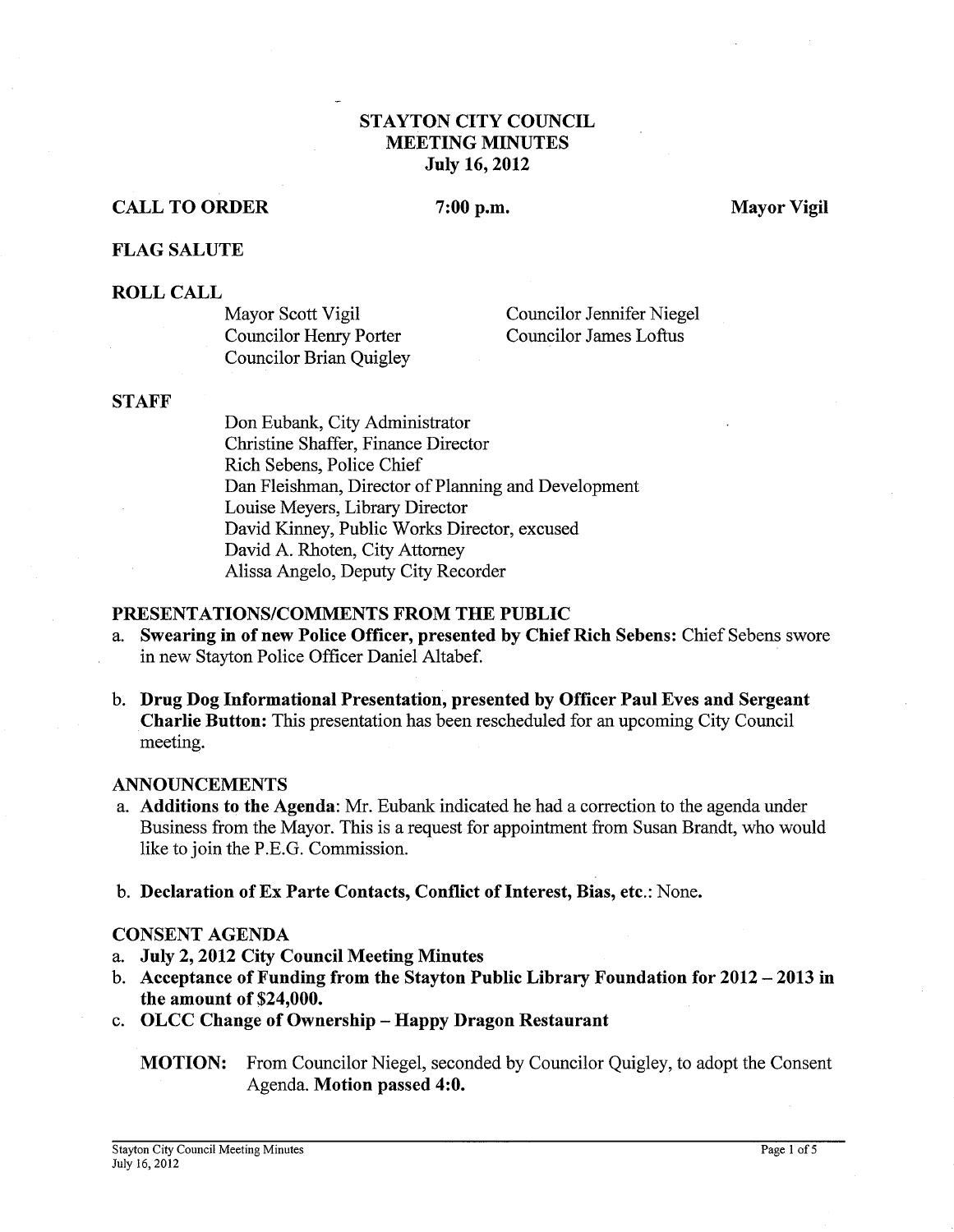### **PUBLIC HEARING** - **None.**

#### **UNFINISHED BUSINESS** - **None.**

#### **NEW BUSINESS**

### **Resolution No. 889, Adopting Fees and Charges for Various City Services**

a. **Staff Report:** Ms. Shaffer reviewed the staff report included in the Council packets. She spoke about the proposed changes to the fee schedule, as well as comparisons of fees made with other cities.

Councilor Loftus asked what would trigger a call-out on a weekend. Ms. Shaffer explained the call-out charge and when the fee is assessed. He was concerned that citizens disconnected due to non-payment are also being charged this additional fee to have their water turned back on over a weekend. Ms. Shaffer explained the process for non-payment disconnects and the fees they are assessed.

Councilor Loftus inquired about the inspection fee for sidewalks. Mr. Fleishman explained what would trigger the cost for an inspection.

b. **Council Deliberation:** Councilor Loftus indicated he has performed his own research on fees, and has spoken with Ms. Shaffer. He stated there is still the outstanding issue of solicitor licenses. He asked Mr. Fleishman how many solicitors came into town last year. Mr. Fleishman stated he issued three solicitor's licenses during 201 1, two of which were people from out of town and one to a business with a physical location in Stayton.

Mayor Vigil briefly reviewed the discussion that had taken place at the June 18 City Council meeting regarding Shiver's Frozen Yogurt and their issue with obtaining a solicitor's license. He expressed his feelings on solicitor's licenses, and who should be required to obtain a solicitor's license. He recommended adding a section to the code that refers to a public rightof-way vendor, which would be separate from a solicitor.

Councilor Loftus feels the \$150 fee charged for a solicitor's license is too high, especially compared to what the City charges for an OLCC application. Ms. Shaffer stated the fees for OLCC applications are set by the State, not the City. She also pointed out that in 2011 the fee for a solicitor's license was reduced fiom \$300 to \$150. The fee for additional employee background checks came into play due to situations like Shiver's where there may be several employees needing to be approved.

Councilor Niegel disagreed with Mayor Vigil's opinion. She feels a background check should be completed on anyone obtaining a solicitor's license, whether they are going door to door or driving up and down the street, as they are still coming in to our community and having contact with us and our children.

Councilor Porter suggested creating a category such as street sales, for example, for this type of soliciting.

Mayor Vigil asked if Mr. Fleishman was able to gather any further information on this subject. Mr. Fleishman indicated he had not had a chance since speaking with the Mayor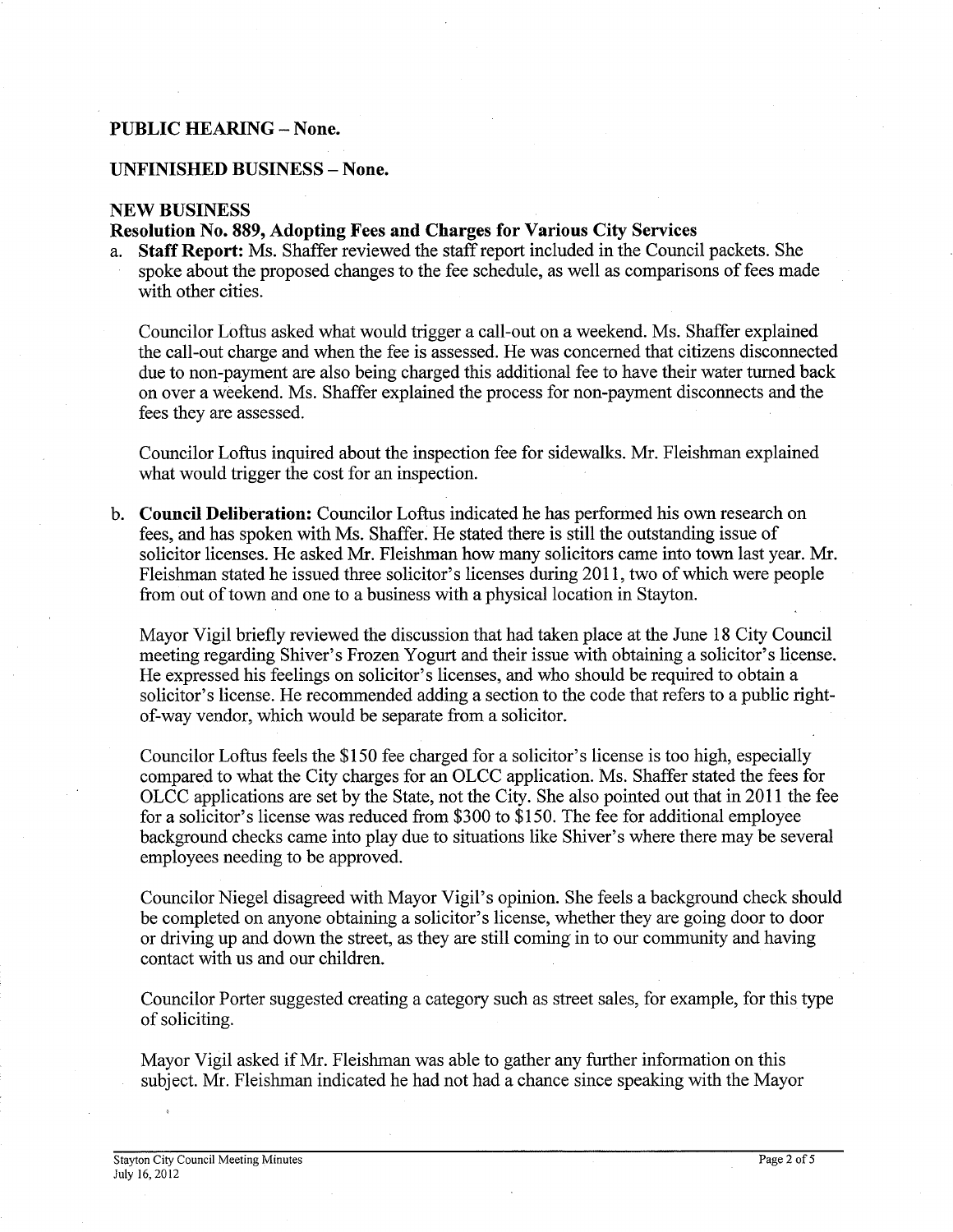earlier that afternoon. He continued that changing the code is a policy decision for the Council.

Councilor Loftus asked if the Council adopts the Resolution this evening, can it be modified again when the Council chooses how to proceed with the solicitor licenses. Ms. Shaffer confirmed the fees can be modified or any new fees added in during the yearly update next July. Councilor Loftus continued that he still has concerns with requiring background checks for the Solicitor Licenses.

Ms. Shaffer stated in her research, many communities charge a business registration fee which Stayton does not. As part of this business registration fee, it seems many communities do require a background check.

Councilor Quigley asked when the fee was reduced from \$300. Ms. Shaffer stated last year it was reduced to \$150. Prior to last year, Mr. Fleishman explained the options available for obtaining a Solicitor's License.

Councilor Loftus expressed his concerns about the fees for the land use process. Councilor Quigley asked about the hourly rates charged. Mr. Fleishman reviewed the process and fees for land use. These fees are deposits and whatever is not spent during the land use process is refunded to the applicant.

### c. **Council Decision:**

**MOTION:** From Councilor Porter, seconded by Councilor Niegel, to adopt Resolution No. 889, Adopting Fees and Charges for Various City Services.

### Council Discussion

Councilor Porter asked if he should amend the motion to indicate this can be brought back at anytime there is an issue. Mayor Vigil stated this is already the case, and the fees can be brought back at anytime.

Mayor Vigil stated he fears by continuing to lower fees related to solicitor licenses and background checks, our costs are not being fully covered. It appears to him the fee is being reduced to solve an issue related to the complaint from Shivers. However, it doesn't appear the issue will be resolved by simply dropping the amount of the fee.

Councilor Quigley inquired about background check requirements for an OLCC permit. Chief Sebens explained the requirements for OLCC permits and how they differ from what is done for solicitor licenses. The background check for solicitor licenses while not as extensive is similar to what is done for an OLCC permit.

Councilor Loftus stated he has a concealed weapons permit and it cost him \$50 for the Sheriff to go through the background check process. He understands there is extensive time put into the OLCC backgrounds, he feels some of these fees are inhibiting to businesses.

**Motion passed** *3:O* **(Niegel, Porter, Quigley voted yes; Councilor Loftus voted present).**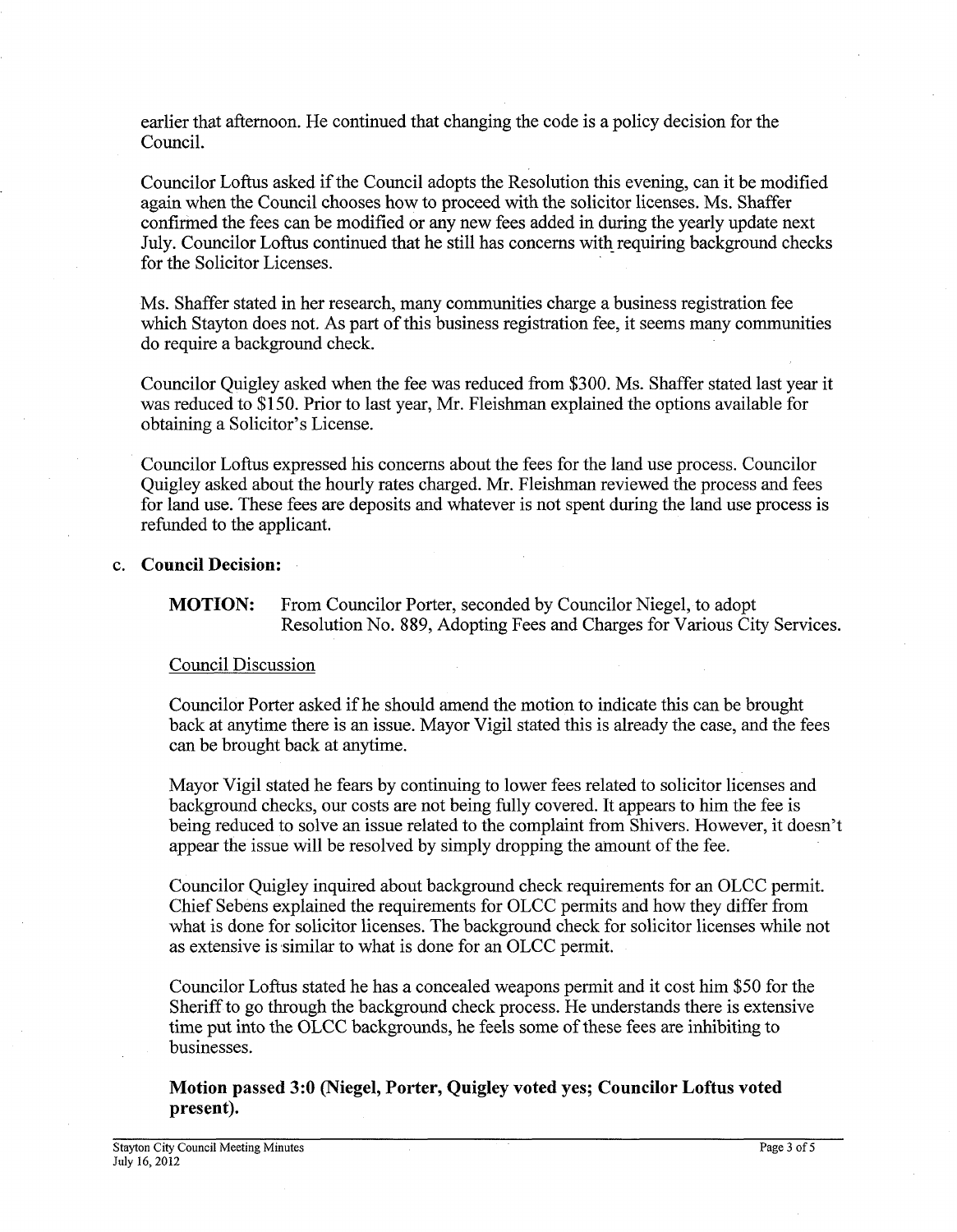# STAFF/COMMISSION REPORTS

## Finance Director's Report - Christine Shaffer

-. --- . . .. . **3** - **w** -

a. June 2012 Monthly Finance Department Report: Ms. Shaffer reviewed her monthly Finance Department Report.

## Police Chief's Report - Rich Sebens

a. June 2012 Statistical Report: Chief Sebens briefly reviewed the June 2012 report. He also mentioned that National Night Out will be held on Tuesday, August 7 at Pioneer Park, Santiam Park, Westown Park, and Quail Run Park.

## Public Works Director's Report - David Kinney

a. June 2012 Monthly Operating Report: Mr. Eubank stated Mr. Kinney is on vacation. He briefly reviewed current projects including the  $10<sup>th</sup>$  Avenue project.

## Pool Manager's Report - Rebekah Meeks

a. June 2012 Monthly Operating Report: Mr. Eubank informed the Council that Ms. Meeks is also on vacation.

## Library Director's Report - Louise Meyers

a. June 2012 Activities / Statistics: Ms. Meyers reviewed the June Library Director's report and the current happenings at the Library.

## PRESENTATIONS/COMMENTS FROM THE PUBLIC - None.

## BUSINESS FROM THE CITY ADMINISTRATOR

- a. P.E.G. Access Commission: Mr. Eubank reviewed the brief staff report and stated their meetings will be held bi-annually or as needed. He also recently spoke with a representative from Wave Broadband and they are very close to being able to air the City Council meetings live on channel 5. Staff will continue to update the Council on any new progress.
- b. AFSCME COLA Increase: Mr. Eubank briefly reviewed the staff report included in the Council packet. This increase is per the AFSCME Union contract ratified by the City Council in 2011.
- c. July 23,2012 at 6:00 p.m. Council Work Session at the Community Center: Mr. Eubank reminded the Council of the upcoming Comprehensive Plan City Council work session.
- d. SummerFest Third Avenue Clean-Up: Recently, approximately 8 volunteers and 4 City representatives assisted in the clean-up of Third Avenue in preparation for SummerFest.

## BUSINESS FROM THE MAYOR

- a. Reappointment of Susan Brandt to the P.E.G. Access Commission: Mayor Vigil stated he would like to reappoint Susan Brandt to the P.E.G. Access Commission.
	- MOTION: From Councilor Niegel, seconded by Councilor Quigley, to reappoint Susan Brandt to the P.E.G. Access Commission. Motion passed 4:O.